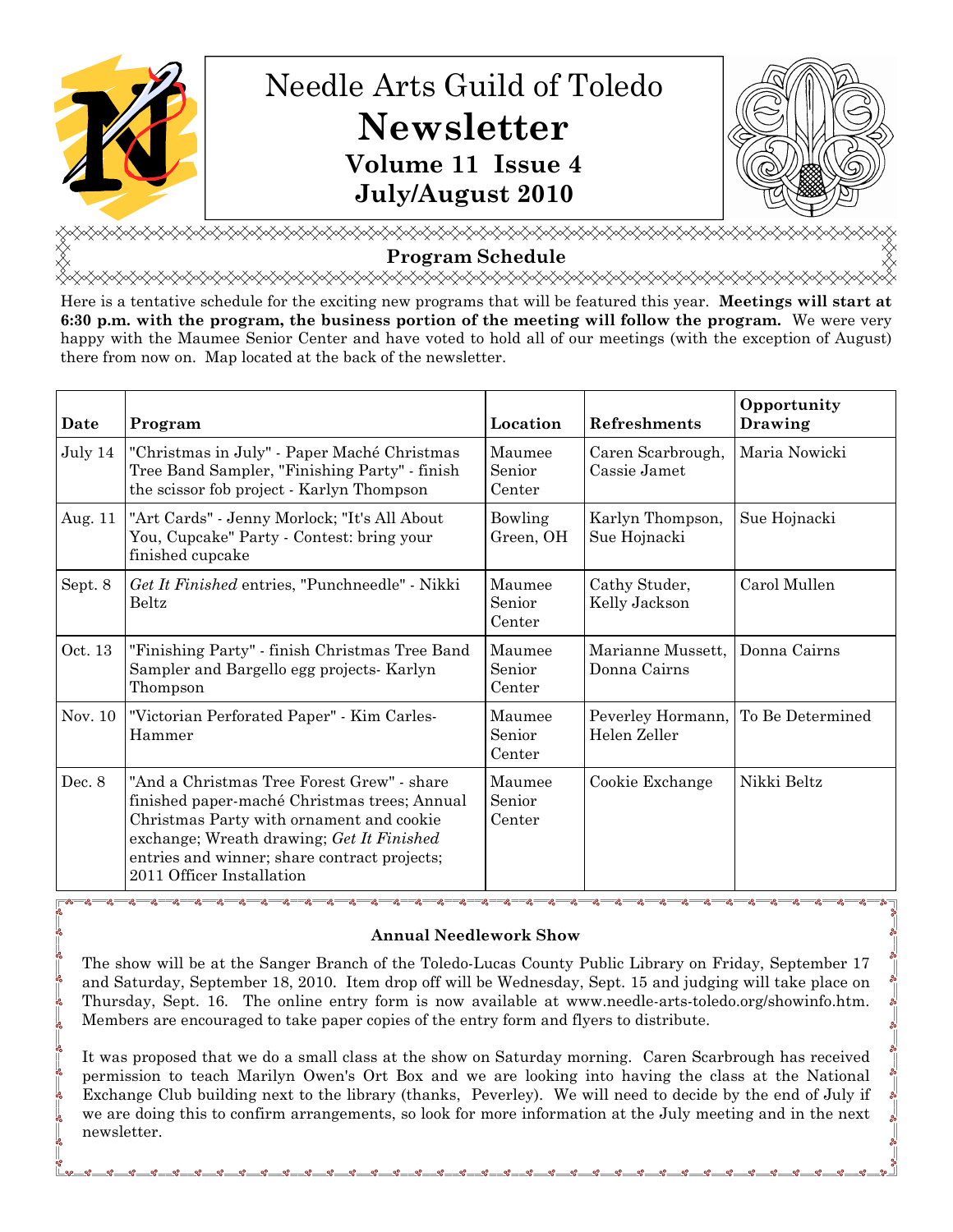

Here is a list of events besides our monthly meetings that you may find interesting. Further info may be obtained from the EGA or GLR websites or in later issues of this newsletter as it becomes available.

# Dates Event Information

- 08/14/10 Michigan State Day "A Michigan Picnic." Sponsored by the White Pine Chapter and will be held at the Bavarian Inn Lodge, Frankenmuth, MI. Contact Marie Lubbers at luberz@wildblue.net
- $09/05/10 EGA National\quad$  "Stitching on the 09/10/10 Barbary Coast" – San Francisco, CA. Hosted by the Greater Pacific Region. Contact Mike Swan sem2010@egausa.org 510-653-6789 ext. 123
- $09/17/10 NAGT$  35th Annual Needlework Show at 09/18/10 the Sanger Branch Library. Judge: Karen Wojahn.
- 10/01/10- EGA Mill Race Chapter "Toy Chest." 10/02/10 Instructor: Betsy Morgan. Michigan location TBD.
- 10/03/10 EGA Mill Race Chapter "All Year Square Cube." Instructor: Betsy Morgan. Michigan location TBD.
- 10/01/10 ANG National Seminar "Midwest Mosaics" 10/08/10 Columbus, OH. Further info is available at the American Needlepoint Guild website www.needlepoint.org
- $04/03/11 GLR$  Seminar in Akron OH hosted by 04/07/11 Town & Country Chapter

# ANG National Seminar

I will be attending the American Needlepoint Guild's seminar in Columbus in October. I am familiar with some of the restaurants around the convention center. If you will also be attending and would like to join me for dinner Friday and Saturday, or are you looking for advice, please contact me. Submitted by Su Pellitieri





### Stitch-In

Stitch-In meetings are held every Thursday from 11am–5pm. The third Thursday of the month we are at Something Extra. The fourth Thursday will be at Swan Pointe Care Center or at a member's home. Saturday Stitch-In will be on the last Saturday of the month at the Way Public Library in Perrysburg. Come as early as 9 a.m. and stay until closing, 5 p.m. Call Katherine Thompson at 419-385-0081 or e-mail Diane Myers at jrmyers@roadrunner.com for the next meeting place. Locations change weekly.

# If You Need A Ride

If there are any members needing transportation to a meeting please let us know. We have members attending from all over the area. Don't stay home just because you can't drive!

# Refreshments

Thanks to all members who graciously volunteered to bring refreshments to our meetings. I'm sure I'm not alone in saying they were delicious and greatly appreciated. Thank you again. Submitted by Donna Cairns.

# A Beautiful Day

Saturday, June 19 was the Guild Garage Sale. It was a beautiful day in the country. The sun was shining, the birds were singing, and not a drop of rain was in the sky. We did some shopping, shared good food and good stories, and even did some stitching.

Thank you to everyone who contributed items to our sale and purchased items that we couldn't live without in our stashes.

I would like to extend a special thank you to Kim Hammer and Jennifer Miller for arriving early to help sort and price items as they came in the door. Thank you also for acting as cashiers as items were purchased. I couldn't have done it without your support.

We will be adding \$75.00 to our Guild bank accounts. Thank you to all the people that supported this Guild outing. Submitted by Karlyn Thompson.

Visit NAGT online at http://www.needle-arts-toledo.org For the Newsletter, visit http://www.needle-arts-toledo.org/private/news.htm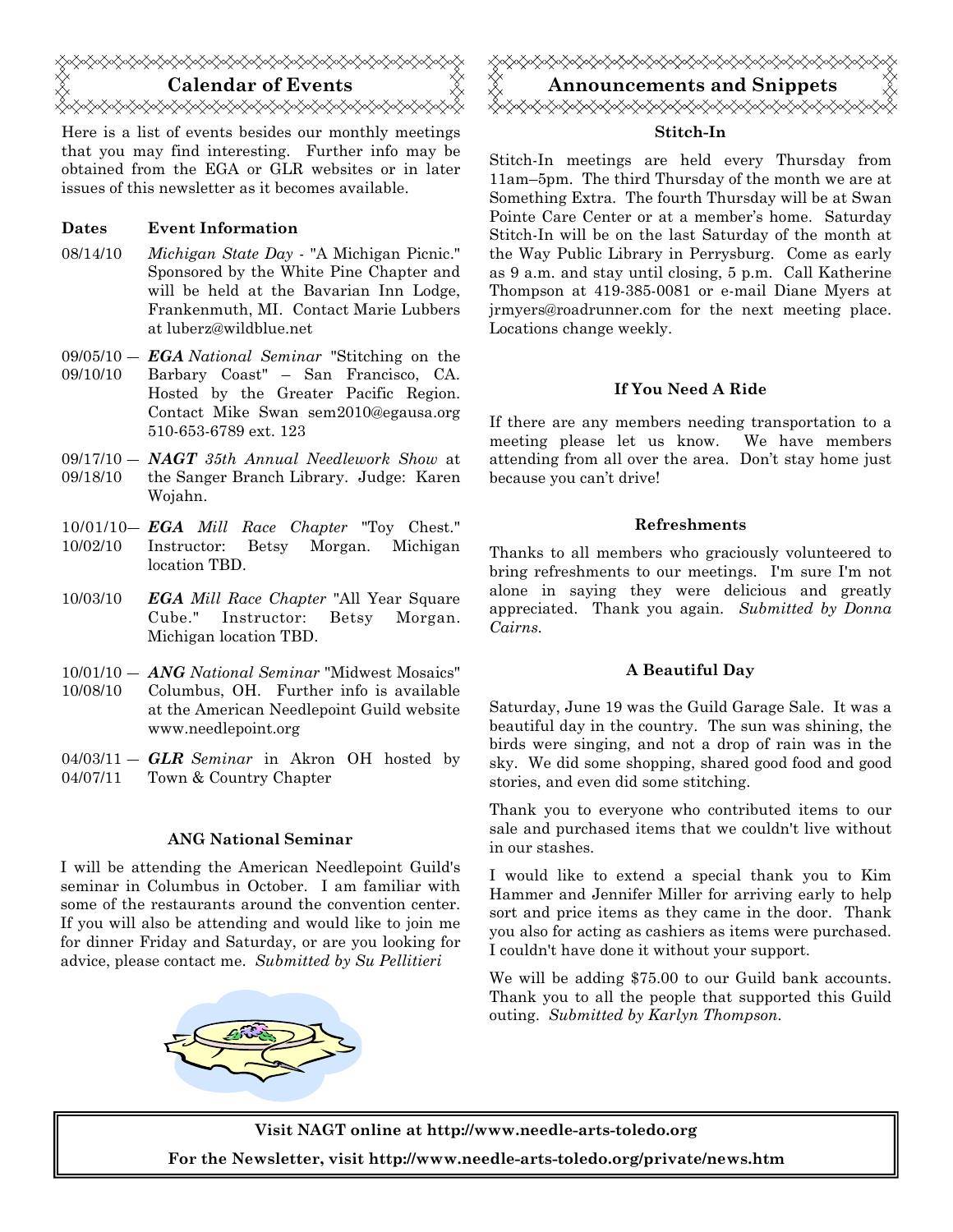

# Contacting the Newsletter Editor

In the future, please send all articles for the newsletter to NeedleArtsToledo@aol.com instead of to my personal email. Currently, some of the messages are getting lost in the numerous unread messages on my home account. If you need to notify me at the last minute concerning cancelled meetings or other important timesensitive messages, please send the message to my work address, spellitieri@namsa.com. I have included all of these addresses on the officers page. Thank you. Submitted by Su Pellitieri.

# Ornaments for the Troops

A group of stitchers are stitching Christmas ornaments for troops & their family. The goal for each stitcher is to stitch at least one pair of ornaments...one goes to the military person and the other to his/her family. This is the 2nd year for this program. Here are a few of the ornaments done last year: http://picasaweb.google.com/ audbxxx/StitchingForSoldiers09

Additional stitchers are always welcome so they can expand the number of families that receive ornaments. If interested, please send an email to Tina Davis at tinadavis2000@yahoo.com (reference Stitching Corps & let her know that you heard about this through Pev Hormann). Thanks! Submitted by Peverley Hormann.

# Secret Stitcher (2009-2010)

Hope everyone had fun getting gifts from their secret stitchers. Here is the list of who was the secret pal for whom for the past year.

| Name:              | Secret Stitcher For: |
|--------------------|----------------------|
| Donna Cairns       | Sue Hojnacki         |
| Sue Hojnacki       | Helen Zeller         |
| Helen Zeller       | Deb Williams         |
| Deb Williams       | Jennie Kronberg      |
| Jennie Kronberg    | Chris Christiansen   |
| Chris Christiansen | Annette Keller       |
| Annette Keller     | Diane Myers          |
| Diane Myers        | Anna Kerlin          |
| Anna Kerlin        | Sue Wiemer           |
| Sue Wiemer         | Su Pellitieri        |
| Su Pellitieri      | Donna Cairns         |
| Nancy Wright       | Peverley Hormann     |
| Peverley Hormann   | Nancy Wright         |

# Upcoming Projects

Our July project will be "Christmas in July". Some people signed the sheet that was passed around at the last meeting. You were to sign-up if you wanted to do the Paper Maché Tree Box and if you wanted green paint or you were bringing your own paint. If you didn't make it to the last meeting, don't worry, you can still do the project. I have plenty of boxes and green paint. If you want a color that is not the green that I am bringing, please bring your own paint with you. You may want to wear clothes that you don't care if you get paint splattered - this paint is not guaranteed to come out in the wash. At this program I will provide the boxes, paint, brushes, and we will go over the directions to stitch the band sampler. I used 32-count lambs-wool linen to stitch the tree. You will need an 8" x 8" square piece of fabric. I will give you a list of the overdyed threads that I used and the DMC conversion of those threads. I am expecting this project to cost \$4- \$5.

Also at this meeting, Jennifer Miller will be giving instructions on how to finish the blackwork scissor fob that was the January project. The items that you will need to bring for completing this project are: matching thread for cording, scissors for cutting paper and scissors for cutting fabric, iron-on Pellon interfacing, Warm and Natural or felt for the interior padding, cardboard for the interior of the scissor fob, tacky glue or glue sticks, ruler, and sewing thread to match your fabric. Also, if you have an iron and portable ironing board and a tool to make cording, please bring them.

Our August meeting will be in Bowling Green at the Ohio State University Extension Wood County Office, 639 South Dunbridge Road, Suite 1, Bowling Green Ohio, 43402. We will be meeting in the basement of this building. They do have an elevator. We will begin the evening at 6:30 p.m. with Jenny Morlock presenting "Art Cards". We will have our regular meeting, followed by refreshments and the "All About You, Cupcake" contest. Please remember to bring your homework - your finished "cupcake(s)".

Nikki Beltz will be providing the September program on "punchneedle". During our October program, we will be finishing our Bargello Eggs and the Paper Maché Christmas Tree projects..

Guild Wreath Ornaments

**Cities** Are you working on Nativity ornaments for this year's wreath? Don't forget that the ornaments should be finished and ready to hand in at the November meeting.

การการการการการการการการการ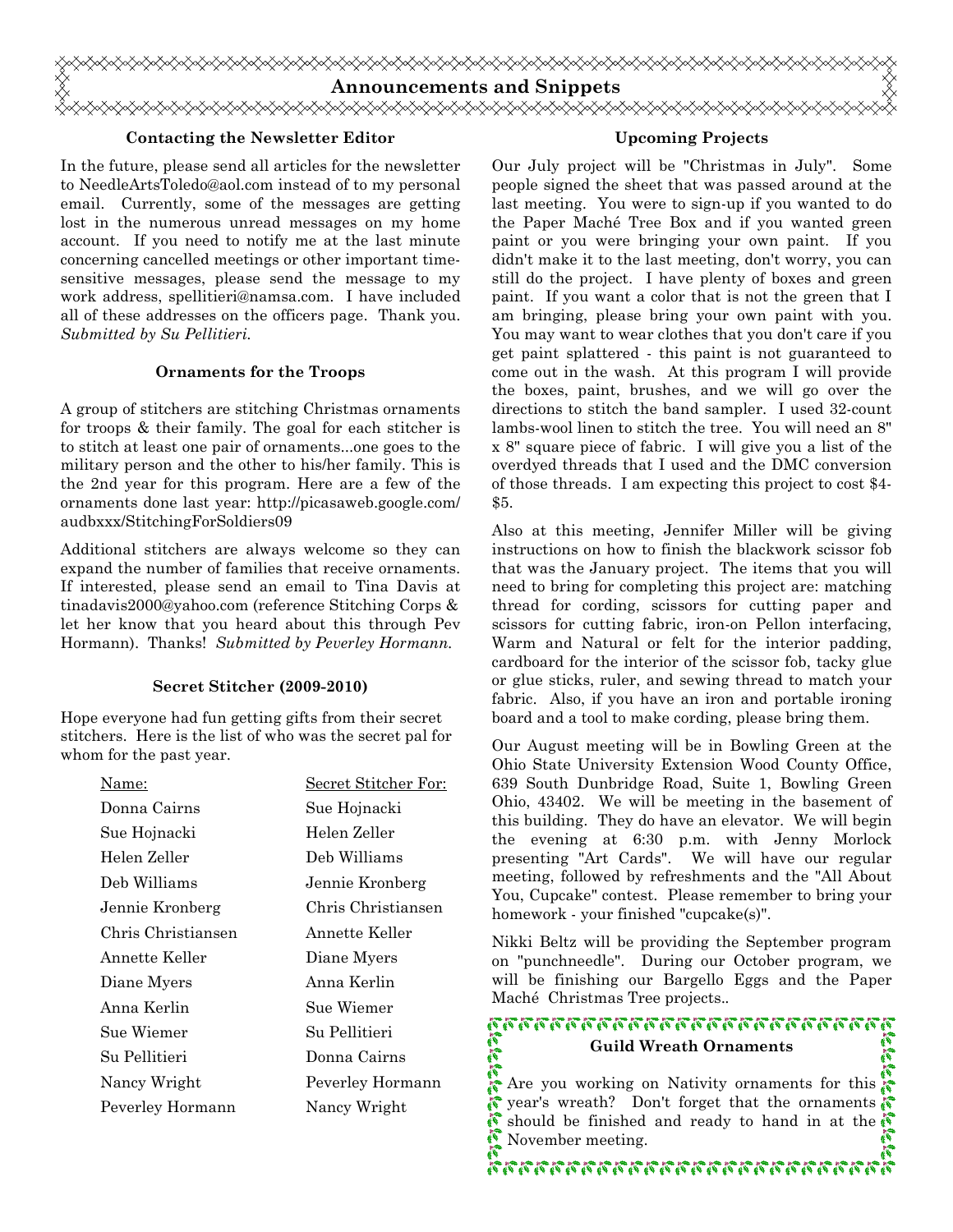

# Maps and Directions for the August Meeting

Our meeting on August 11, 2010 will be held at the Ohio State University Extension - Wood County Office, located at 639 South Dunbridge Road, Suite 1, in Bowling Green, OH 43402. The road is also known as Township Highway 92. It is located east of I-75, and the site is about half a mile south of East Wooster Street (I-75 Exit 181) and about a mile north of US 6 (I-75 Exit 179).

If you are coming from North (e.g., Toledo), take your best route to I-75 south of the city. Exit 181 is at the Bowling Green State University campus. Turn left at the top of the exit ramp, then turn right on S. Dunbridge Rd.

If you are coming from the East or West, you may find it easier to take US 6, which runs between Fremont and Napoleon. You should turn north on Township Highway 92 just east of I-75. This is a left turn if you're coming from the west, or a right turn from the east.

If you are coming from the south, you can take Exit 179 eastbound off I-75 and turn left on Township Highway 92 as well.

A detailed map appears to the right, showing the two exits from I-75. A more general map of the area appears below.



Maps courtesy of Google Maps

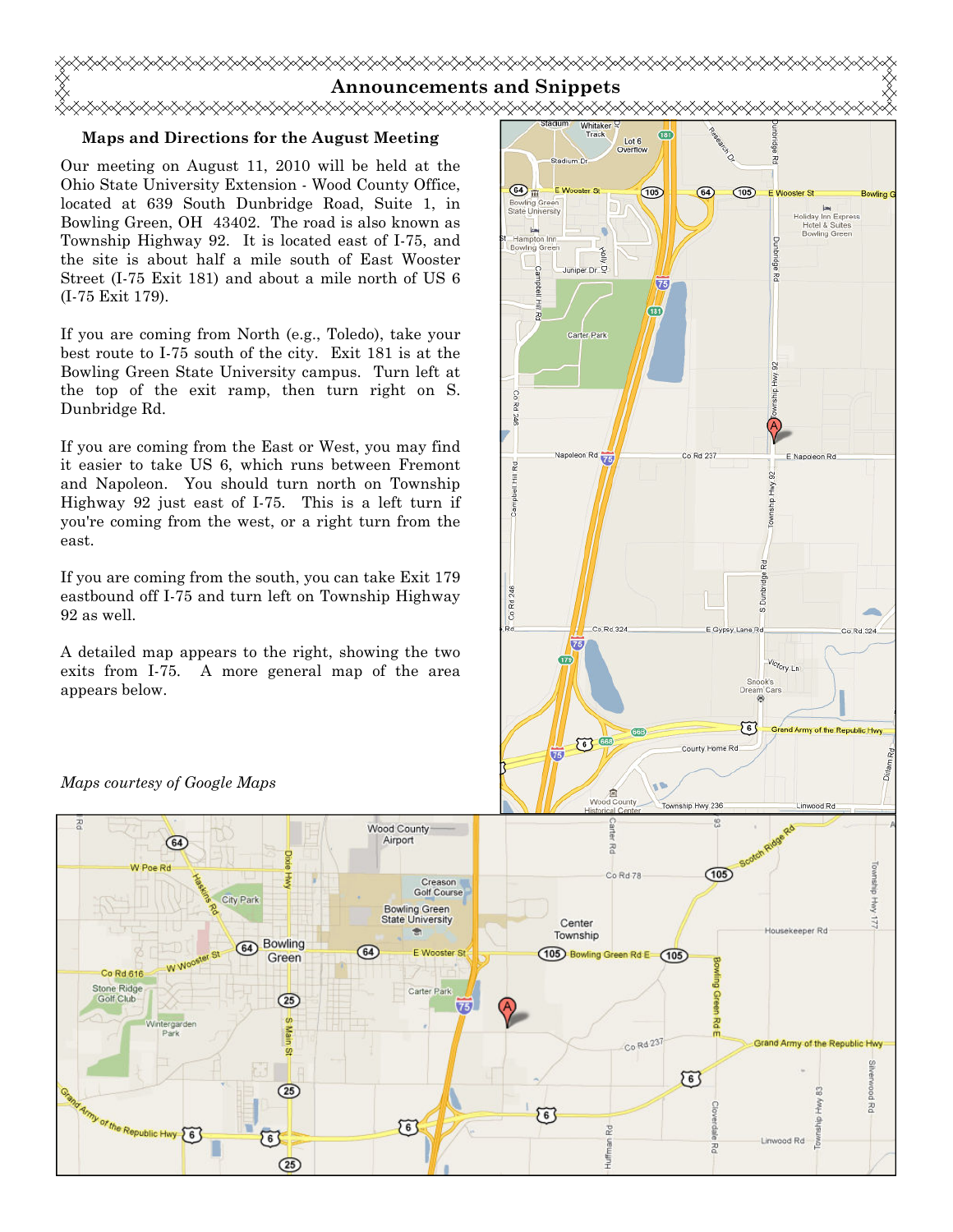The NAGT Newsletter is published six times per year (January, March, May, July, September, and November) by the Needle Arts Guild of Toledo (NAGT) chapter, The Embroiderers' Guild of America, Inc. The Editor welcomes comments, input, and story items. Please send them to the editor by the 25th of the month preceding publication.

Editor: Susan Pellitieri; 703 Butterfield Dr; Toledo, Ohio 43615, Phone: 419-382-1329, E-mail: NeedleArtsToledo@aol.com

EGA chapter newsletters may copy material contained in this publication except items which are noted and marked as copyrighted. Please credit this Chapter when due.

MEMBERSHIP in the Needle Arts Guild of Toledo is open to all embroiderers. New and renewing dues payments should be sent to: Nancy Wright, 17515 Sycamore Rd., Grand Rapids, OH 43522.

ANNUAL DUES - NAGT annual dues of \$43 includes: Dues - Local chapter

- Bimonthly NAGT chapter newsletter
- Chapter meetings and programs
- Local chapter lending library
- Group correspondence course (additional fee required)
- Dues Great Lakes Region (GLR)
- GLR seminar (additional fee required)

Dues - The Embroiderers' Guild of America, Inc. (EGA)

- Subscription to quarterly magazine, Needle Arts
- Individual correspondence courses for a fee
- National seminars for a fee

Members can attend optional local Chapter workshops presented by teachers contracted by the Chapter and paid for by workshop participants.

MEETINGS are on the second Wednesday of the month at 6:30 p.m. in the Maumee Senior Center, 2430 Detroit Ave., Maumee OH 43537. Please note that the Google Map below labels Rte. 25/24 as S. Detroit Ave. south of the Ohio Turnpike, but it really is Anthony Wayne Trail.

GUESTS are welcome at all meetings and may attend two meetings before being asked to join.

**NAME TAGS** must be worn at all meetings or pay a  $25¢$  fine. The fines collected go to general funds to help cover expenses.

MEETING CANCELLATION: Monthly meetings are cancelled due to bad weather if the Toledo Public schools are closed. Tune into AM 1 3 7 0

<del></del> NAGT Officers and Board Members <sub></sub><sub></sub>

President ⊠ Sue Hojnacki 419-385-8511 needleworkersue7@aol.com

#### President Elect Ø

Sue Wiemer 419-531-6325 dlwiemer@sbcglobal.net

Secretary  $\boxtimes$ 

Cassandra Jamet 419-474-3863 cdenniss@yahoo.com

#### Treasurer<sub> $⊓$ </sub>

Nancy Wright 419-832-3801 nlwright42@verizon.net

2010 Show Chairman Nancy Wright 419-832-3801 nlwright42@verizon.net

# Outreach Chairman

Kay Griffith 419-784-2868 kayjgrif@embarqmail.com

Welcoming Committee Marilyn Freeman 419-381-8782

#### GLR Representative Diane Myers 419-832-9571

jrmyers@roadrunner.com

Newsletter **Ø** Susan Pellitieri 419-382-1329 NeedleArtsToledo@aol.com spellitieri@namsa.com pellitieri@aol.com

# Membership ⊠

Diane Myers 419-832-9571 jrmyers@roadrunner.com

#### Program **⊠**

Karlyn Thompson 419-823-3439 karlynthompson49@yahoo.com

#### **Education** ⊠

Caren Scarbrough 419-278-2162 caren505@roadrunner.com

# Historian

Katherine Thompson 419-385-0081 kmthompson49@yahoo.com

#### Publicity

Peverley Hormann 419-699-2076 pevhormann@yahoo.com

Hospitality Donna Cairns 419-841-7403

 $\boxtimes$  indicates Voting Members Map courtesy of Google Map.